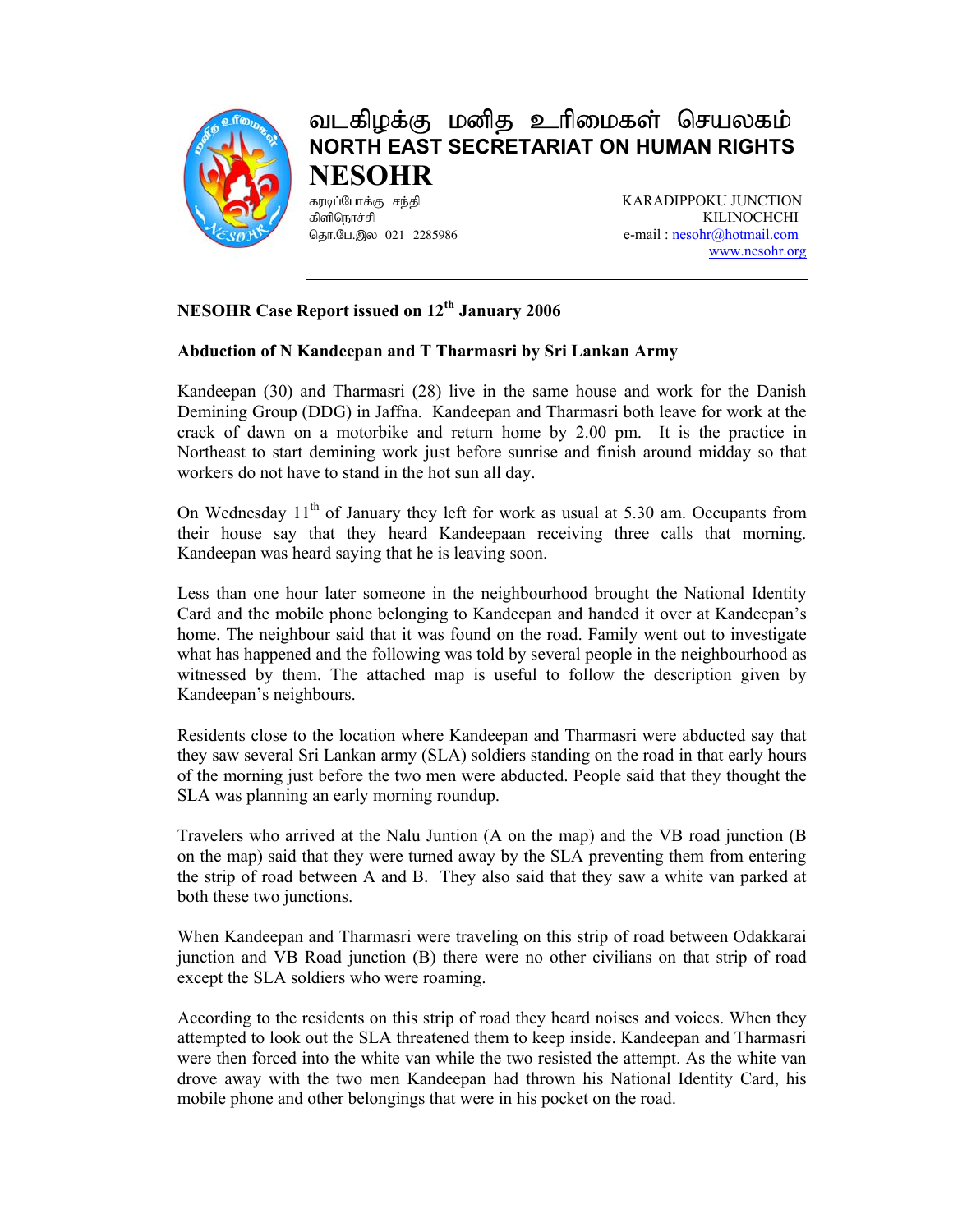

Location of abduction

As soon as the two men were abducted in the white van the SLA soldiers, manning the road, started walking back to their camp shown on the map. Residents saw the soldiers walking back.

Other people have told the family that they saw the white van driving to the military camp in the Pallapai high security zone.

When the family went to lodge a complaint at the police station (see map) and told the police what they have heard from the residents, the police there have asked the family for evidence that the two men were abducted. Later they also suggested that someone else may have abducted the two men.